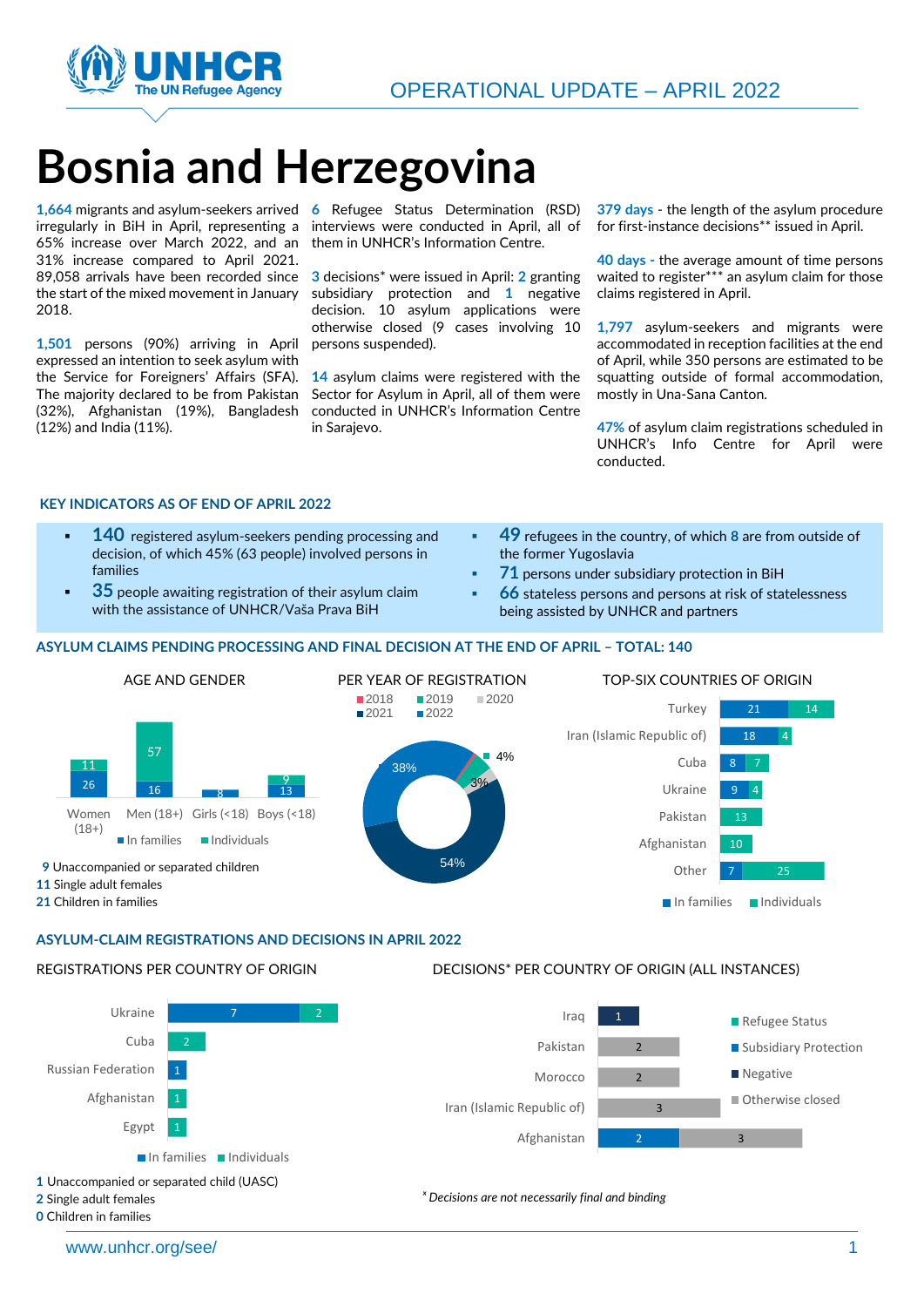

#### **UKRAINIANS IN FOCUS**

Since March, 5,004 persons who were forced to flee Ukraine due to the ongoing war arrived to Bosnia and Herzegovina and 4,553 exited. Most of them entered the country under a 30-day non-visa stay. On Thursday 21 April, the BiH Council of Ministers (CoM) unanimously adopted decisions facilitating the entry and residence of Ukrainian citizens in Bosnia and Herzegovina on humanitarian grounds for a stay of up to 6 months, which does not provide any rights - besides residency - to Ukrainian refugees in BiH. Moreover, this status will not be accessible to third-country nationals who are fleeing Ukraine. A previous request by the Ministry of Security (MoS) on granting Temporary Protection had been earlier prepared but not presented to the CoM because it will only be presented if BiH faces a large influx as per the Law on Asylum. UNHCR shared its inputs emphasizing the importance of Temporary Protection to be requested to the CoM despite the number of Ukrainians arriving to BiH to ensure access to basic rights such as employment and education. At the moment, those who seek protection have access to the individual asylum procedure.

#### **LENGTH OF ASYLUM PROCEDURE**

LENGTH BETWEEN REGISTRATION AND RSD INTERVIEW



**62 days**

Average waiting time to register an asylum claim\*\*\* for those claims which were registered in 2022

#### **338 days**

Average time (days) from registration of asylum claim to RSD interview for RSD interviews held in 2022

#### **343 days**

Average processing time\*\* for first instance decisions issued in 2022

#### **DECISIONS FOR AFGHANIS**

In April, the MoS/Sector for Asylum, in the case of two persons from Afghanistan issued for the first time positive first-instance decisions granting them subsidiary protection status. The processing time between the asylum claim registration and first-instance decision were 410 and 347 days for these 2 cases. The individuals decided to appeal the decisions with support of the UNHCR legal aid partner Vaša Prava BiH aiming for them to be granted recognized refugee status.

Since 2018, of all persons arriving to BiH, 9 persons were granted refugee status and 123 persons were granted subsidiary protection. Given the likely international protection needs of Afghans, UNHCR continues to advocate with the authorities to ensure efficient access to the asylum procedure, quality of decisions and that the assessment of claims reflects the current human rights situation in the country of origin.

#### REGISTRATIONS AND PROCESSING IN 2022



\*\**Average processing time (days) from registration of asylum-claim to first-instance decision made at case level (not individual). The data only includes decisions made at first instance and does not factor in appealed decisions. \*\*\*Waiting time for registrations is calculated as the number of days between AISA issuance and the date when asylum claim was registered, at case level, excluding registrations conducted in Immigration Centre or prison.*

### ASYLUM PROCESSING ACTIVITIES DURING 2018-2022

|                                                   | 2018  | 2019  | 2020 | 2021 | 2022 |
|---------------------------------------------------|-------|-------|------|------|------|
| Applications                                      | 1.572 | 785   | 245  | 167  | 53   |
| Refugee <sup>x</sup> status granted               | 0     | 3     |      | 5    | Ω    |
| Subsidiary protection <sup>*</sup> status granted | 16    | 41    | 31   | 28   |      |
| Rejected applications <sup>x</sup>                | 45    | 35    | 54   | 49   | 17   |
| Otherwise closed*                                 | 741   | 1.059 | 546  | 184  | 60   |

*ˣ Decisions are not necessarily final and binding*

PERSONS UNDER INTERNATIONAL PROTECTION IN BIH: Country of origin

 $\blacksquare$  Refugee status  $\blacksquare$  Subsidiary protection